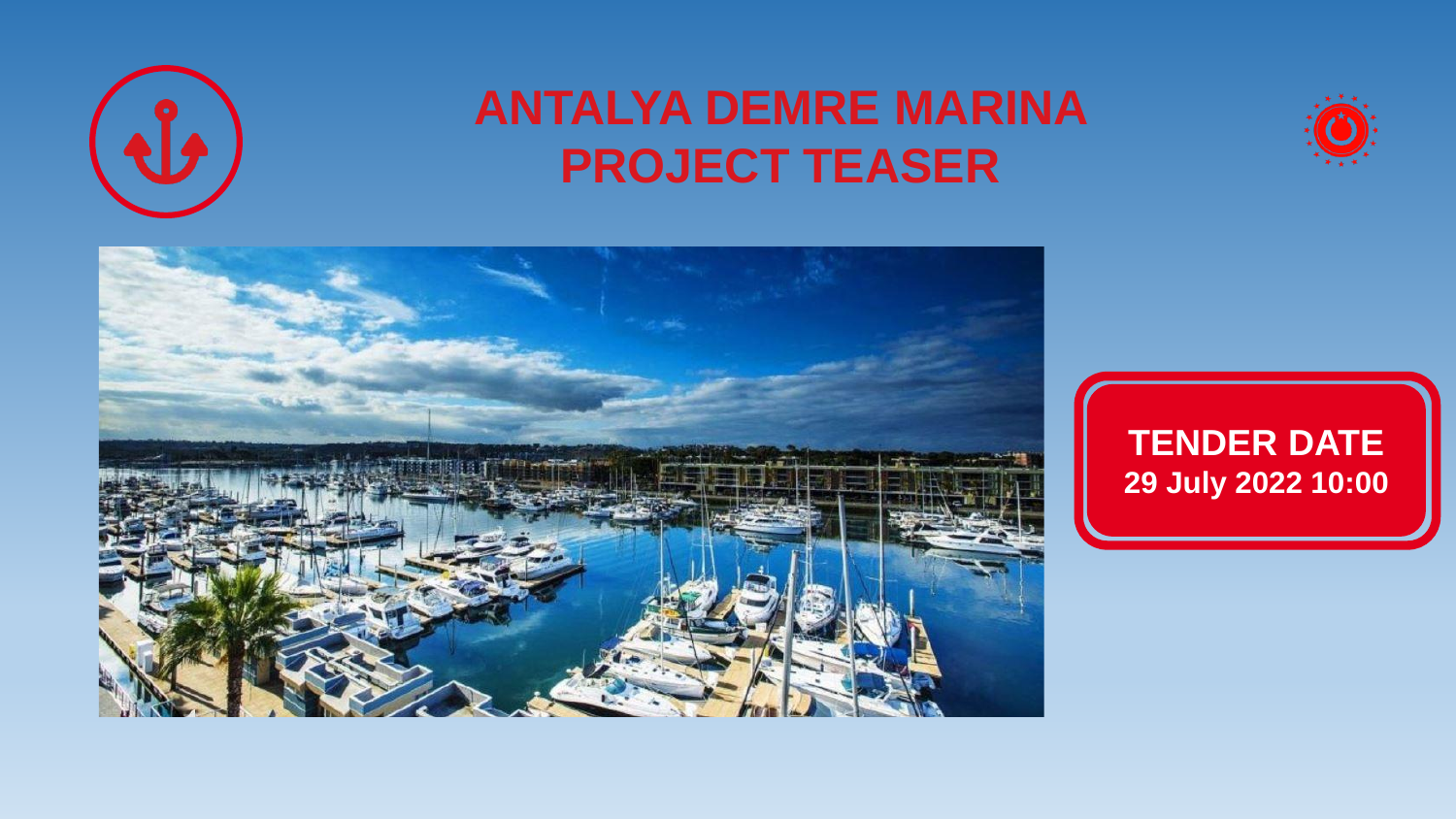# **SUMMARY OF MARITIME PORTFOLIO**



| <b>Marina</b> | <b>Yacht Capacity</b> | Dock Length (m) | Location | Contract Type | <b>Investment Cost</b><br>(Million Euro) | <b>Contract</b><br><b>Duration</b><br>(Years) | <b>Tender Criteria</b>                         | <b>TENDER</b><br><b>DATE</b> |
|---------------|-----------------------|-----------------|----------|---------------|------------------------------------------|-----------------------------------------------|------------------------------------------------|------------------------------|
| <b>Demre</b>  | 600                   | 287             | Antalya  | <b>BOT</b>    | 4.2                                      | 30                                            | Maximum Yearly Rent to<br>be Paid to Goverment | <b>29 July 2022</b>          |
|               |                       |                 |          |               |                                          |                                               |                                                | 10:00                        |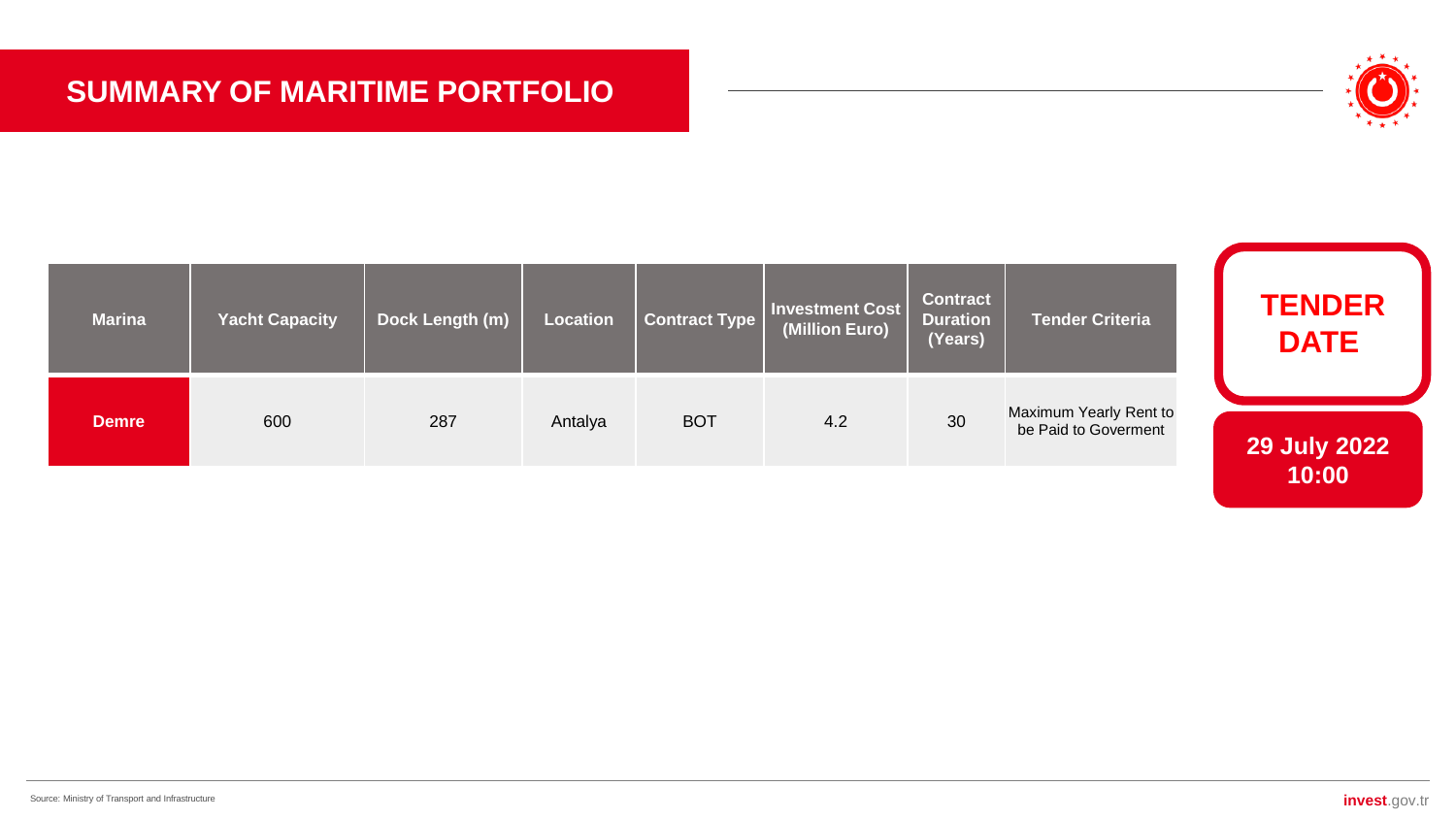# **PROJECT DEMRE MARINA (BOT)**







**Project Overview Project Snapshot**

| <b>Contract Type</b>                                 | <b>Built-Operate-Transfer</b>                                                              |  |  |  |
|------------------------------------------------------|--------------------------------------------------------------------------------------------|--|--|--|
| <b>Tender Criteria</b>                               | Maximum Yearly Rent to be Paid to Government                                               |  |  |  |
| <b>Governing Law</b>                                 | 3996 BOT Law                                                                               |  |  |  |
| <b>Contracting Authority</b>                         | Directorate General of Infrastructure Investments                                          |  |  |  |
| <b>Indicative Investment Amount 4.2 Million Euro</b> |                                                                                            |  |  |  |
| <b>Construction Period</b>                           | 18 months (estimated)                                                                      |  |  |  |
| <b>Operation Duration</b>                            | 28 years 6 months                                                                          |  |  |  |
| <b>Contract Duration</b>                             | 30 years                                                                                   |  |  |  |
| <b>Expropriation Responsibility</b>                  | In case of a need for expropriation, its cost will be<br>covered by the company in charge. |  |  |  |
| <b>Yacht Capacity</b>                                | $400$ (moored) + 200 (on land) = 600 (total)                                               |  |  |  |
| <b>Revenue Sharing with</b>                          | Dogon't oviat                                                                              |  |  |  |

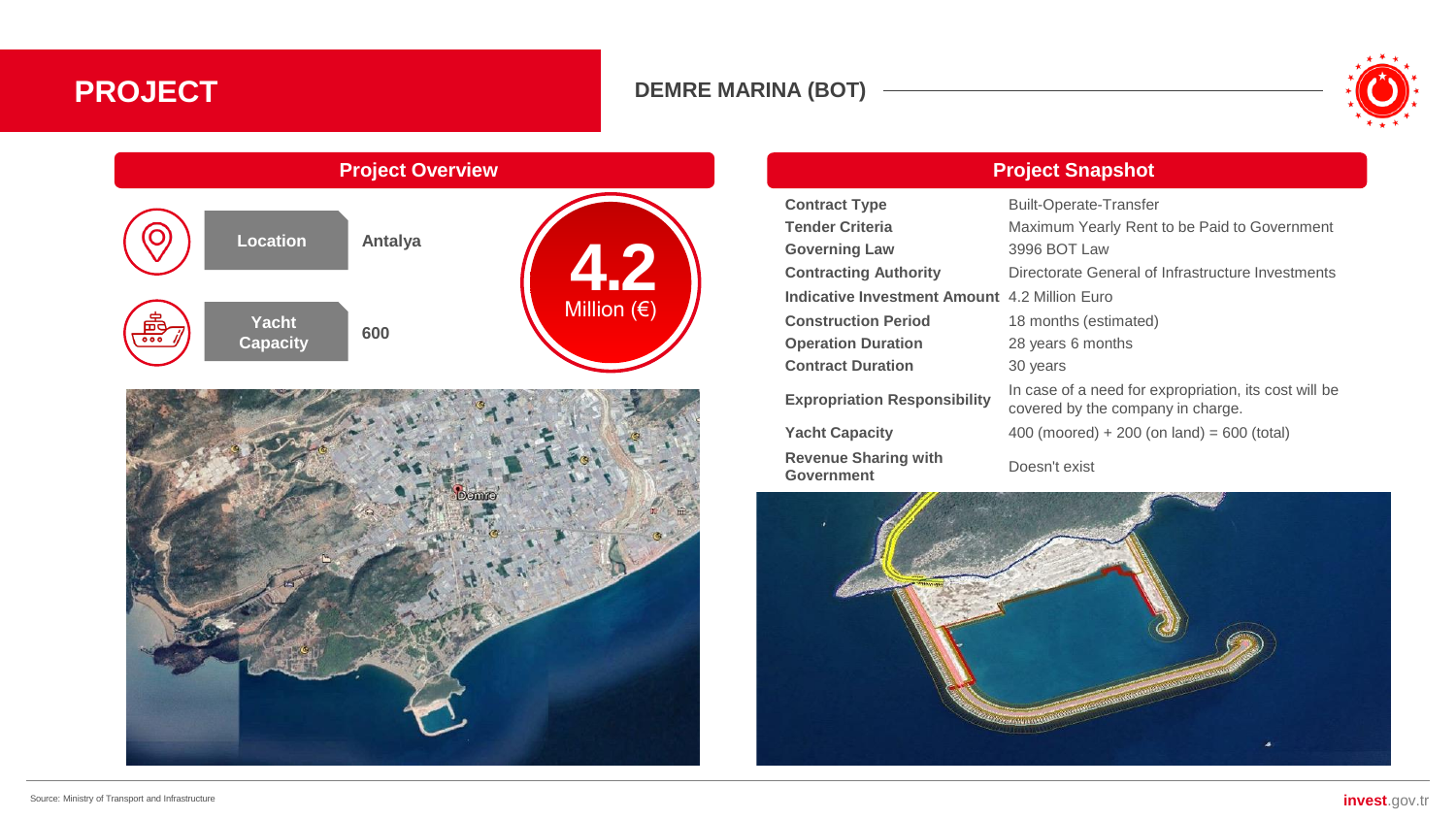### **DEMRE MARINA (BOT)**



# **Project Details PROJECT CHARACTERISTICS LENGTH (M) Main Breakwater Main Breakwater Properties** 1958 (already completed) **Secondary Breakwater** 281 (already completed)